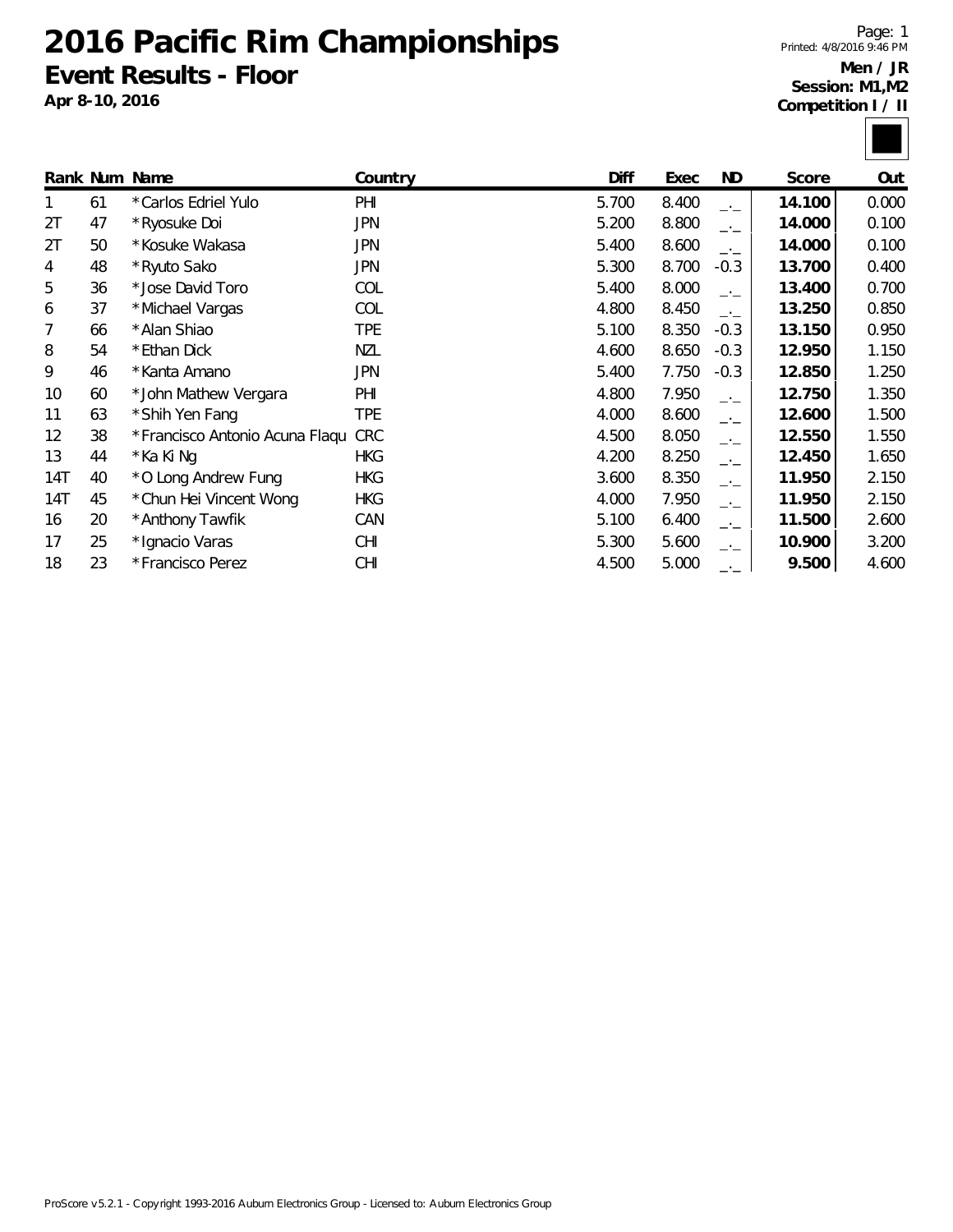### **2016 Pacific Rim Championships Event Results - Pommel**

**Apr 8-10, 2016**

Page: 1 Printed: 4/8/2016 9:46 PM



|    |                         | Country       | <b>Diff</b>                        | Exec  | ND     | Score  | Out   |
|----|-------------------------|---------------|------------------------------------|-------|--------|--------|-------|
| 66 | * Alan Shiao            | <b>TPE</b>    | 5.500                              | 8.600 | $-1$   | 14.100 | 0.000 |
| 20 | * Anthony Tawfik        | CAN           | 5.200                              | 8.650 | $-1$   | 13.850 | 0.250 |
| 63 | *Shih Yen Fang          | <b>TPE</b>    | 4.900                              | 8.700 | $-1$   | 13.600 | 0.500 |
| 47 | * Ryosuke Doi           | <b>JPN</b>    | 4.800                              | 8.750 | $-1$   | 13.550 | 0.550 |
| 54 | *Ethan Dick             | NZL           | 4.600                              | 8.550 | $-1$   | 13.150 | 0.950 |
| 50 | * Kosuke Wakasa         | JPN.          | 4.800                              | 8.350 | $-1$   | 13.150 | 0.950 |
| 48 | *Ryuto Sako             | JPN           | 5.300                              | 7.850 | $-1$   | 13.150 | 0.950 |
| 35 | *Jose Manuel Martinez   | COL           | 4.700                              | 8.150 | $ -$   | 12.850 | 1.250 |
| 46 | *Kanta Amano            | JPN           | 5.100                              | 7.750 | $-1$   | 12.850 | 1.250 |
| 61 | *Carlos Edriel Yulo     | PHI           | 4.400                              | 7.800 | $-1$   | 12.200 | 1.900 |
| 43 | *Feng Julian Mui        | <b>HKG</b>    | 4.400                              | 7.750 | $-1$   | 12.150 | 1.950 |
| 38 |                         |               | 4.100                              | 7.150 | $-1$   | 11.250 | 2.850 |
| 36 | * Jose David Toro       | COL           | 3.900                              | 6.800 | $-1$   | 10.700 | 3.400 |
| 23 | *Francisco Perez        | <b>CHI</b>    | 3.300                              | 7.100 | $-1$   | 10.400 | 3.700 |
| 25 | * Ignacio Varas         | <b>CHI</b>    | 3.100                              | 6.900 | $-0.3$ | 9.700  | 4.400 |
| 45 | * Chun Hei Vincent Wong | <b>HKG</b>    | 2.800                              | 6.250 | $-1$   | 9.050  | 5.050 |
| 60 | *John Mathew Vergara    | PHI           | 2.300                              | 6.200 | $-1$   | 8.500  | 5.600 |
| 44 | * Ka Ki Ng              | <b>HKG</b>    | 1.600                              | 9.500 | $-6.0$ | 5.100  | 9.000 |
|    |                         | Rank Num Name | *Francisco Antonio Acuna Flagu CRC |       |        |        |       |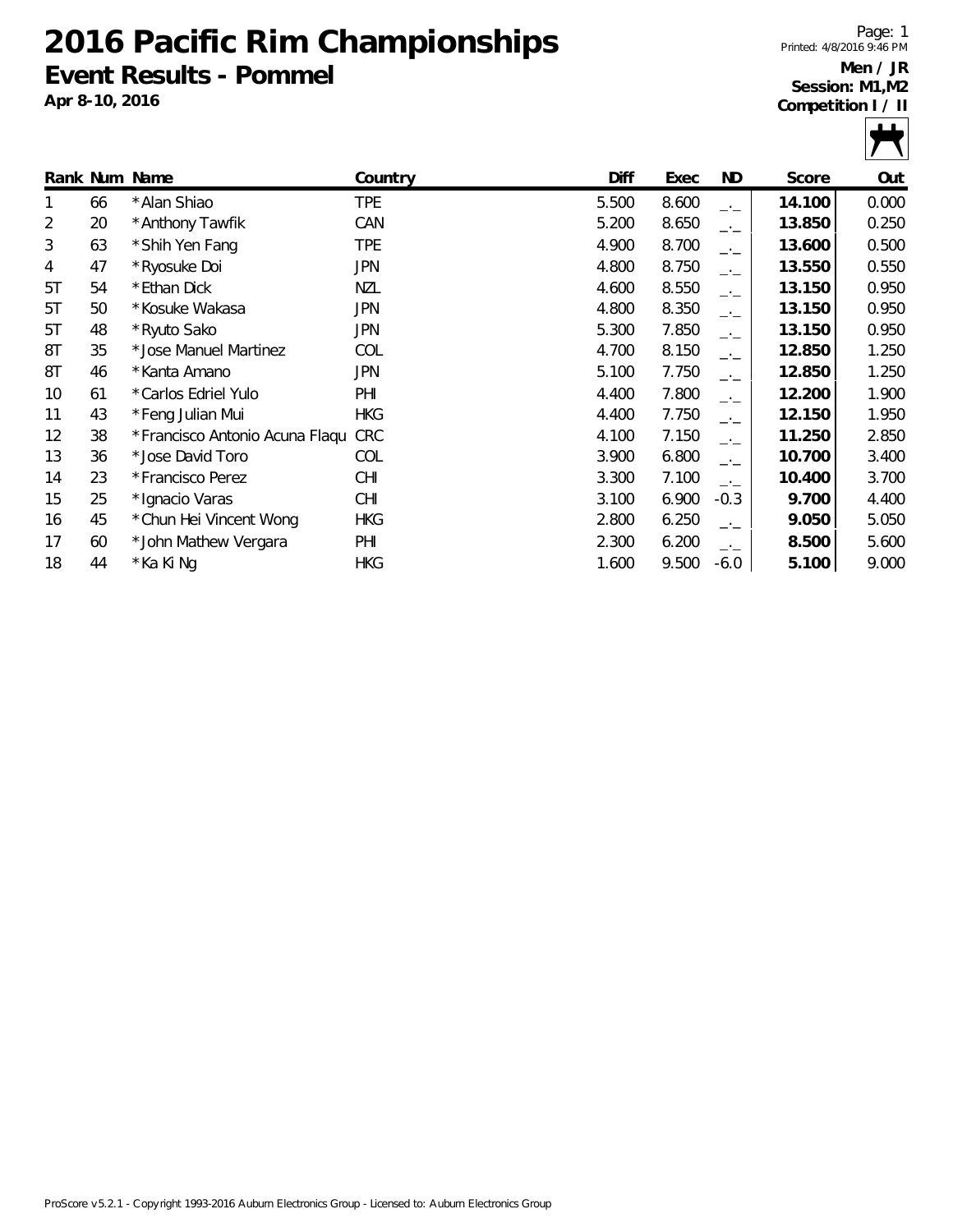# **2016 Pacific Rim Championships Event Results - Rings**

**Apr 8-10, 2016**

Page: 1 Printed: 4/8/2016 9:46 PM

|     |    | Rank Num Name                  | Country    | Diff  | Exec  | ND   | Score  | Out   |
|-----|----|--------------------------------|------------|-------|-------|------|--------|-------|
| 1T  | 20 | * Anthony Tawfik               | CAN        | 4.800 | 8.850 | $-1$ | 13.650 | 0.000 |
| 1T  | 46 | *Kanta Amano                   | <b>JPN</b> | 5.200 | 8.450 | $-1$ | 13.650 | 0.000 |
| 3T  | 48 | * Ryuto Sako                   | JPN        | 4.800 | 8.700 | $-1$ | 13.500 | 0.150 |
| 3T  | 47 | *Ryosuke Doi                   | <b>JPN</b> | 4.900 | 8.600 | $-1$ | 13.500 | 0.150 |
| 5   | 50 | * Kosuke Wakasa                | <b>JPN</b> | 5.000 | 8.400 | $-1$ | 13.400 | 0.250 |
| 6   | 61 | *Carlos Edriel Yulo            | PHI        | 5.000 | 8.350 | $-1$ | 13.350 | 0.300 |
| 7   | 54 | *Ethan Dick                    | <b>NZL</b> | 3.800 | 8.750 | $-1$ | 12.550 | 1.100 |
| 8   | 66 | * Alan Shiao                   | <b>TPE</b> | 4.700 | 7.800 | $-1$ | 12.500 | 1.150 |
| 9   | 36 | *Jose David Toro               | COL        | 4.700 | 7.700 | $-1$ | 12.400 | 1.250 |
| 10  | 38 | *Francisco Antonio Acuna Flagu | <b>CRC</b> | 4.500 | 7.850 | $-1$ | 12.350 | 1.300 |
| 11  | 35 | *Jose Manuel Martinez          | COL        | 5.200 | 7.100 | $-1$ | 12.300 | 1.350 |
| 12  | 63 | *Shih Yen Fang                 | TPE        | 4.500 | 7.700 | $-1$ | 12.200 | 1.450 |
| 13T | 25 | * Ignacio Varas                | <b>CHI</b> | 3.400 | 8.000 | $-1$ | 11.400 | 2.250 |
| 13T | 37 | *Michael Vargas                | COL        | 3.600 | 7.800 | $-1$ | 11.400 | 2.250 |
| 15  | 23 | *Francisco Perez               | <b>CHI</b> | 3.300 | 7.800 | $-1$ | 11.100 | 2.550 |
| 16  | 44 | * Ka Ki Ng                     | <b>HKG</b> | 1.700 | 8.800 | $-1$ | 10.500 | 3.150 |
| 17  | 40 | *O Long Andrew Fung            | <b>HKG</b> | 1.600 | 8.500 | $-1$ | 10.100 | 3.550 |
| 18  | 45 | * Chun Hei Vincent Wong        | <b>HKG</b> | 1.600 | 8.350 | $-1$ | 9.950  | 3.700 |
| 19  | 60 | *John Mathew Vergara           | PHI        | 2.500 | 7.250 | $-1$ | 9.750  | 3.900 |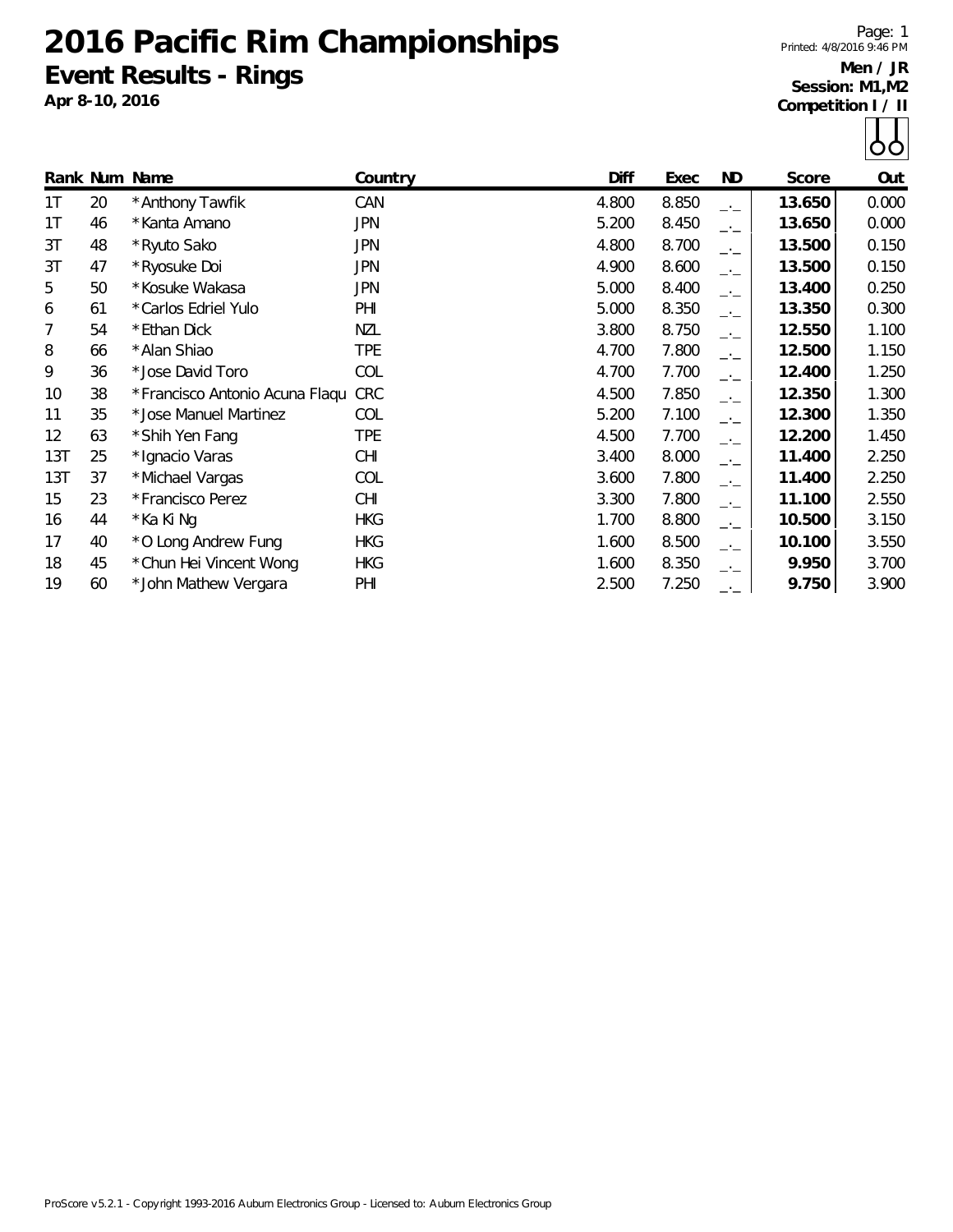### **2016 Pacific Rim Championships Event Results - Vault**

**Apr 8-10, 2016**

Page: 1 Printed: 4/8/2016 9:46 PM



|       |    | Rank Num Name                  | Country    | Diff  | Exec  | ND.       | Score  | Out   |
|-------|----|--------------------------------|------------|-------|-------|-----------|--------|-------|
|       | 61 | *Carlos Edriel Yulo            | PHI        | 5.600 | 9.150 | $-1$      | 14.750 | 0.000 |
| 2T    | 36 | * Jose David Toro              | COL        | 5.200 | 9.350 | $-0.1$    | 14.450 | 0.300 |
| 2T    | 66 | * Alan Shiao                   | <b>TPE</b> | 5.200 | 9.250 | $-1$      | 14.450 | 0.300 |
| 4     | 46 | *Kanta Amano                   | <b>JPN</b> | 5.200 | 9.200 | $-1$      | 14.400 | 0.350 |
| 5T    | 54 | *Ethan Dick                    | <b>NZL</b> | 4.800 | 9.150 | $-1$      | 13.950 | 0.800 |
| 5T    | 47 | * Ryosuke Doi                  | <b>JPN</b> | 5.200 | 8.750 | $-1$      | 13.950 | 0.800 |
| 7     | 48 | *Ryuto Sako                    | JPN        | 4.400 | 9.450 | $-1$      | 13.850 | 0.900 |
| 8     | 50 | *Kosuke Wakasa                 | JPN        | 5.200 | 8.800 | $-0.3$    | 13.700 | 1.050 |
| 9     | 25 | * Ignacio Varas                | CHI        | 4.400 | 9.300 | $-0.1$    | 13.600 | 1.150 |
| 10    | 20 | * Anthony Tawfik               | CAN        | 4.400 | 8.850 | $-1$      | 13.250 | 1.500 |
| 11    | 38 | *Francisco Antonio Acuna Flaqu | <b>CRC</b> | 4.400 | 8.550 | $-0.1$    | 12.850 | 1.900 |
| 12    | 63 | *Shih Yen Fang                 | TPE        | 3.600 | 9.000 | $-1$      | 12.600 | 2.150 |
| $13*$ | 37 | *Michael Vargas                | COL        | 3.600 | 8.850 | $-1$      | 12.450 | 2.300 |
| $13*$ | 23 | *Francisco Perez               | <b>CHI</b> | 3.600 | 8.850 | $-1$      | 12.450 | 2.300 |
| 15    | 60 | *John Mathew Vergara           | PHI        | 3.600 | 8.750 | $-$ ' $-$ | 12.350 | 2.400 |
| 16    | 44 | * Ka Ki Ng                     | <b>HKG</b> | 3.200 | 8.850 | $-1$      | 12.050 | 2.700 |
| 17    | 45 | * Chun Hei Vincent Wong        | <b>HKG</b> | 3.200 | 8.400 | $-0.1$    | 11.500 | 3.250 |
| 18    | 40 | *O Long Andrew Fung            | <b>HKG</b> | 2.800 | 7.550 | $-0.3$    | 10.050 | 4.700 |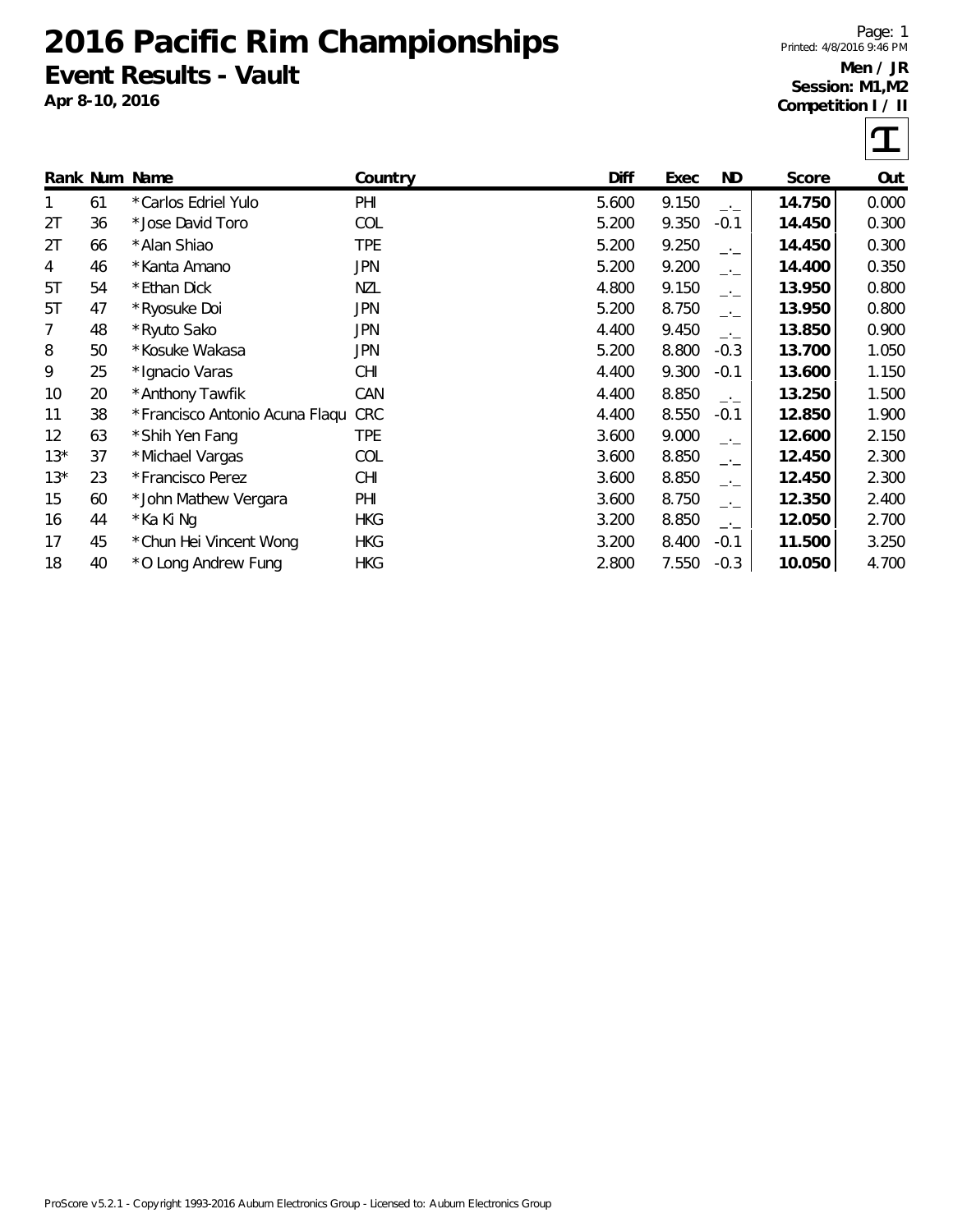### **2016 Pacific Rim Championships Event Results - P Bars**

**Apr 8-10, 2016**

Page: 1 Printed: 4/8/2016 9:46 PM



|       |    | Rank Num Name                      | Country    | Diff  | Exec  | ND.  | Score  | Out   |
|-------|----|------------------------------------|------------|-------|-------|------|--------|-------|
| 1     | 48 | *Ryuto Sako                        | <b>JPN</b> | 5.200 | 8.800 | $-1$ | 14.000 | 0.000 |
| 2T    | 61 | *Carlos Edriel Yulo                | PHI        | 4.800 | 9.050 | $-1$ | 13.850 | 0.150 |
| 2T    | 50 | *Kosuke Wakasa                     | JPN        | 5.100 | 8.750 | $-1$ | 13.850 | 0.150 |
| 4T    | 46 | *Kanta Amano                       | <b>JPN</b> | 4.900 | 8.400 | $-1$ | 13.300 | 0.700 |
| 4T    | 35 | *Jose Manuel Martinez              | COL        | 5.100 | 8.200 | $-1$ | 13.300 | 0.700 |
| 6     | 63 | *Shih Yen Fang                     | <b>TPE</b> | 3.900 | 9.250 | $-1$ | 13.150 | 0.850 |
| 7     | 36 | *Jose David Toro                   | COL        | 4.800 | 8.250 | $-1$ | 13.050 | 0.950 |
| 8     | 43 | *Feng Julian Mui                   | <b>HKG</b> | 4.300 | 8.600 | $ -$ | 12.900 | 1.100 |
| 9     | 47 | *Ryosuke Doi                       | <b>JPN</b> | 5.000 | 7.800 | $-1$ | 12.800 | 1.200 |
| 10    | 66 | * Alan Shiao                       | <b>TPE</b> | 4.000 | 8.600 | $-1$ | 12.600 | 1.400 |
| $11*$ | 54 | *Ethan Dick                        | NZL        | 4.700 | 7.800 | $-1$ | 12.500 | 1.500 |
| $11*$ | 20 | * Anthony Tawfik                   | CAN        | 4.700 | 7.800 | $-1$ | 12.500 | 1.500 |
| 13    | 60 | *John Mathew Vergara               | PHI        | 3.000 | 9.050 | $-1$ | 12.050 | 1.950 |
| 14T   | 45 | * Chun Hei Vincent Wong            | <b>HKG</b> | 3.000 | 8.650 | $-1$ | 11.650 | 2.350 |
| 14T   | 23 | *Francisco Perez                   | <b>CHI</b> | 3.600 | 8.050 | $-1$ | 11.650 | 2.350 |
| 16    | 37 | *Michael Vargas                    | COL        | 4.400 | 7.200 | $-1$ | 11.600 | 2.400 |
| 17    | 25 | * Ignacio Varas                    | <b>CHI</b> | 3.600 | 7.850 | $-1$ | 11.450 | 2.550 |
| 18    | 40 | *O Long Andrew Fung                | <b>HKG</b> | 2.700 | 8.650 | $-1$ | 11.350 | 2.650 |
| 19    | 44 | * Ka Ki Ng                         | <b>HKG</b> | 3.300 | 7.950 | $ -$ | 11.250 | 2.750 |
| 20    | 38 | *Francisco Antonio Acuna Flaqu CRC |            | 3.400 | 6.550 | -4.0 | 5.950  | 8.050 |